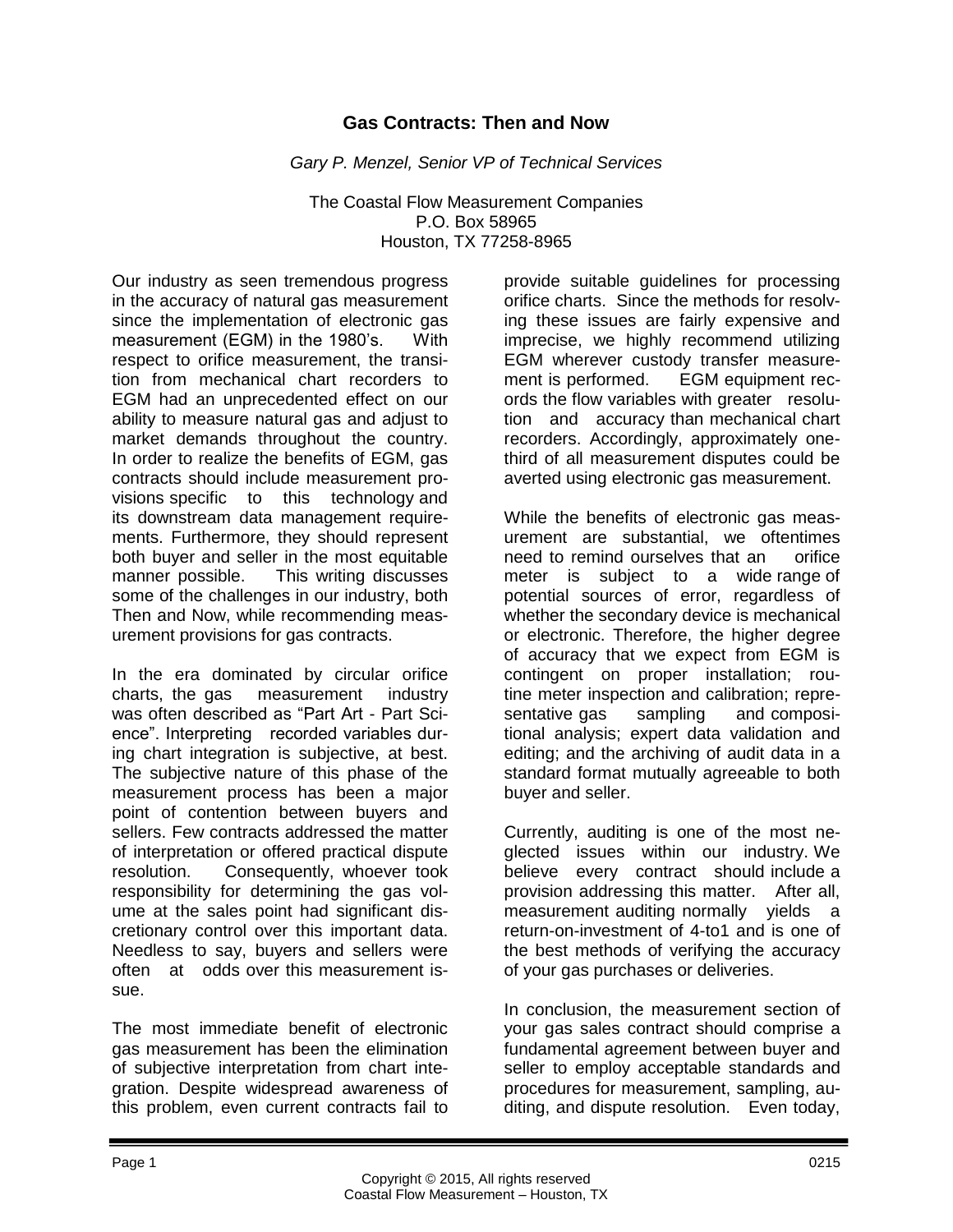most contracts do not contain the necessary language to meet these objectives. We believe the following provision will serve to improve the quality of electronic gas measurement and the trust between buyer and seller.

## **2004 ASGMT Sample EGM Contract**

- *I. Electronic Gas Measurement Contract*
- *1.00 For purposes of this contract, volumes will be calculated and reported on a calendar month basis, from 9:00 a.m. on the 1st of each month through 9:00 a.m. on the 1st of the following month.*
- *1.01 The unit of volume for measurement of gas delivered hereunder shall be one thousand (1,000) cubic feet of gas at a base temperature of sixty (60°F) degrees Fahrenheit and at an absolute pressure of fourteen and sixty-five hundredths pounds per square inch, absolute (14.65 psia (Texas state requirement)). All volumes shall be measured and calculated according to the current standards prescribed in the American Gas Association Report No. 3, Orifice Metering of Natural Gas and Other Hydrocarbon Fluids, Parts 1-4, as amended from time to time or as mutually agreed upon between the parties hereto. Any volume recalculation shall utilize a mutually agreeable technique to compensate for the inherent inaccuracy associated with calculating volumes from averages of the flowing parameters as opposed to the actual instantaneous values used by the original flow computing device.*
- *1.02 The Electronic Gas Measurement (EGM) system shall be capable of establishing an audit trail by compiling and retaining sufficient electronic data and information for the purpose of verifying daily and hourly quantities, and shall comply with the American Petroleum Institute - Manual of Petroleum Measurement Standards, Chapter 21, Section 1 - Electronic Gas Measurement (API Chapter 21), or other mutually agreeable standards. Pipeline shall preserve audit trail information for a minimum of 4 years or the time required by any governmental agency, whichever is greater.*
- *1.03 Upon request, the measurement data described in paragraph 1.02 of this article and calculated by the meter shall be preserved and provided for auditing purposes in a mutually agreeable standard format. Standard format shall mean the API Chapter 21 compliant electronic format provided by the manufacturer of the meter or another format for which commercially available EGM Review and Recalculation software exists and is mutually agreed upon by the parties hereto. Printed paper data is not acceptable for audit purposes. In addition, the final custody transfer volume and MMBtus and a log of the changes made between the amounts calculated by the meter and the settlement amounts shall be provided. Unless a currently unresolved exception exists, all volumes shall be considered final after 3 years.*
- *1.04 Pipeline, or its designee, shall be responsible for measurement at the point of delivery. Measurement station shall operate within a .25 to .60 Beta Ratio range with an Electronic Gas Measurement (EGM) recording device. This device shall utilize closemount transmitters installed on an orifice meter run whose orifice taps are in the vertical plane, along with all related equipment necessary to accurately measure the gas delivered hereunder. Close-mount shall mean that the distance between the orifice tap and the transmitter will not exceed 24 inches. The differential pressure measuring*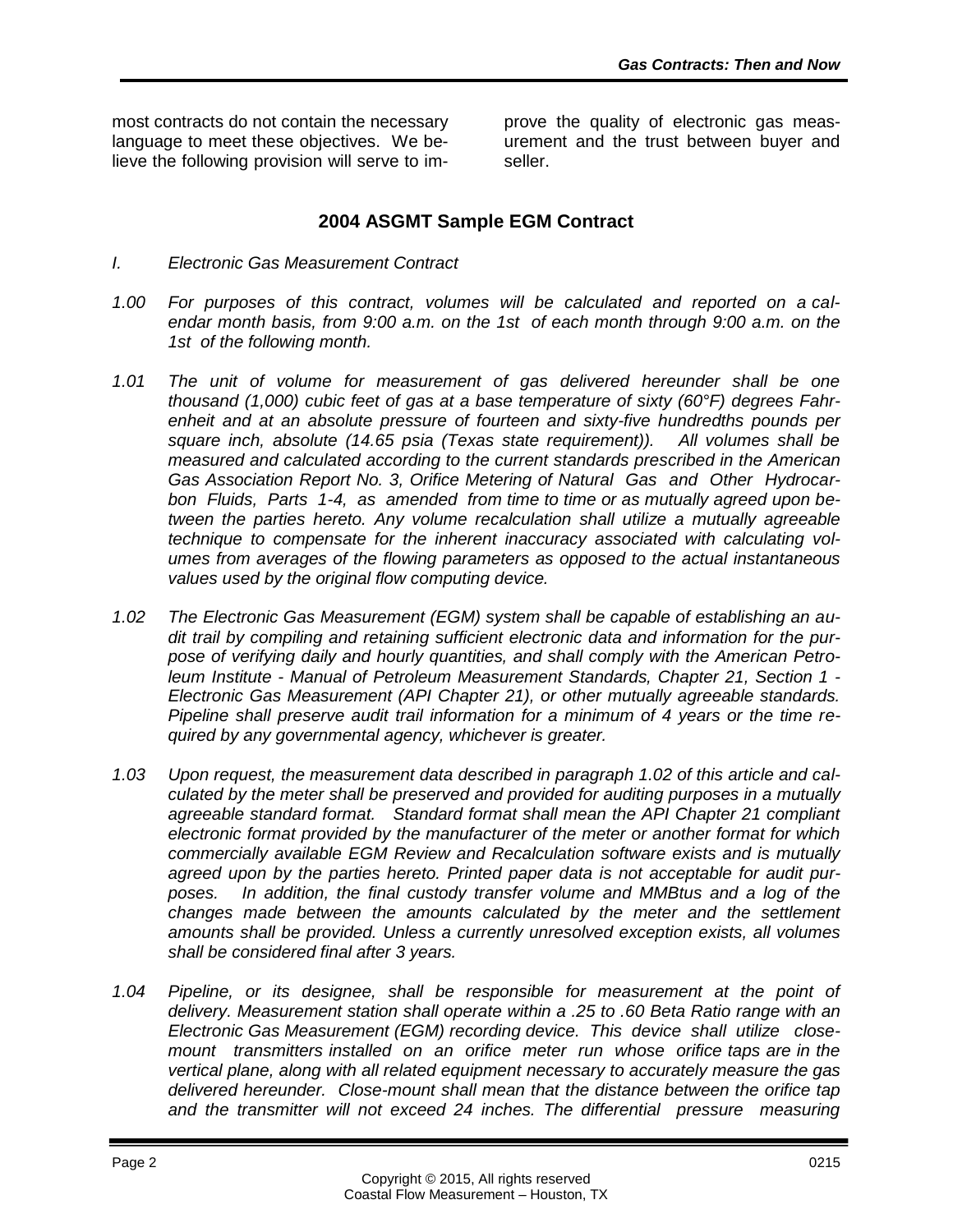*range shall not exceed 300 inches of water. Alarm limits shall be set in the meter and all alarm conditions shall be logged so as to identify flow conditions which are outside the proper operating conditions of the meter. The alarm report shall be made a part of the standard audit trail including all alarm conditions.*

*The calibration and programming of and data collection from the recorder and related equipment shall be the responsibility of Pipeline or its designee. All calibration and adjustment of this equipment shall be in accordance with Paragraph 1.08 of this article.*

- *1.05 Producer may, at its option and expense, install check meter equipment upstream of Pipeline's measurement station for checking the Pipeline's metering equipment. Such measurement equipment shall be installed so as not to interfere with the operation of Pipeline's facilities and shall comply with the standards set forth in this contract. In addition, producer may install a check recorder on pipeline's meter run utilizing a dualmount manifold system on the same orifice taps which provides independent isolation between each parties respective recording devices. This system shall be installed so as not to interfere with the operation of pipeline's facility.*
- *1.06 The temperature of the gas flowing through each of the meters at these stations shall be measured with a temperature element so installed as to provide an accurate measurement of the flowing temperature at the primary device.*
- *1.07 The specific gravity, gross heating value, and composition of the gas will be determined by Pipeline by taking a representative sample once Monthly at Pipeline's meter tube. Sampling or collection shall be performed during the Pipeline's scheduled meter inspection and calibration test and all samples shall be obtained and analyzed using current Gas Processors Association (GPA) standards. These analytical results shall be applied at the beginning of the month the sample was taken and until a subsequent representative sample is applied. Producer shall have the right to obtain a duplicate sample of the pipeline's gas. If a difference between the pipeline and producer's duplicate sample exceeds one- half percent (.5%) in MMBtu, then the Producer shall have the right to call for a retest and the analysis from the preceding period shall be used until the results can be verified or a representative sample is obtained and applied. Upon written request, pipeline or producer shall furnish the requesting party with their natural gas sample, chromatographic gas analysis report, or any other information which may be required to verify the other party's analytical procedures or results.*
- *1.08 Producer shall have the right to have a representative present at the time of any installing, cleaning, changing, repairing, inspecting, testing, calibrating, or adjusting done in connection with the equipment used in measuring gas deliveries hereunder. The records from such measurement equipment shall remain the property of Pipeline, or its designee, but Pipeline will make information available in accordance with Paragraph 1.03.*
- *1.09 At least Monthly Pipeline shall calibrate or cause to be calibrated the meters and instruments used for measurement hereunder. Pipeline shall give Producer sufficient advance notice so the Producer may, at its election, have a representative present at such tests. For purposes of measurement hereunder, the atmospheric pressure shall be assumed to be fourteen and forty hundredths per square inch (14.40 psia) ir-*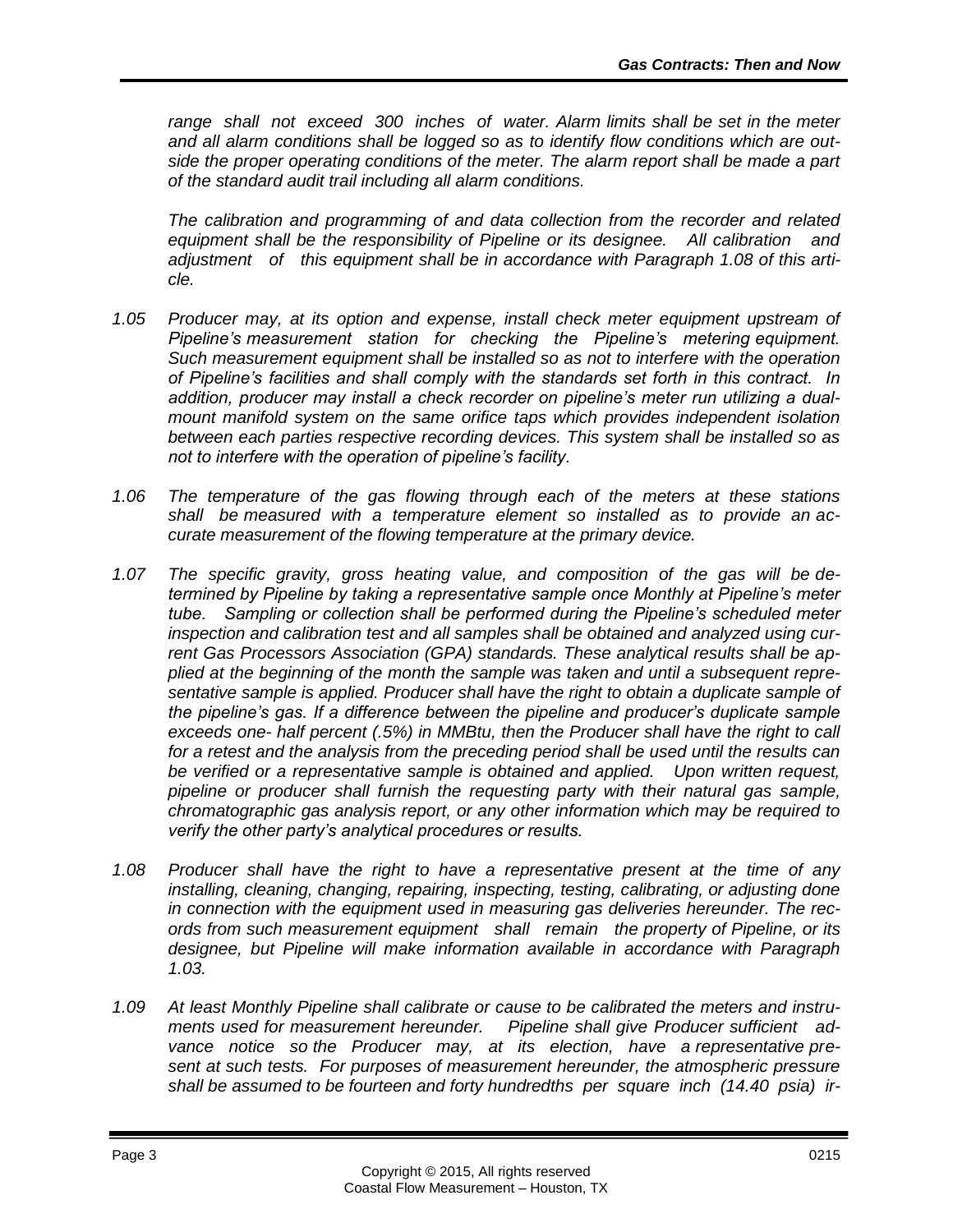*respective of variations in the actual atmospheric pressure from time to time. If the transmitter measures actual atmospheric pressure, then actual atmospheric pressure shall be used.*

*Where unacceptable measurement differences exist and all other tests have been conducted to remedy the error, the orifice meter run shall be inspected and tests shall be performed to verify compliance with current AGA Committee Report No. 3, Part 2, Specification and Installation Requirements, as amended from time to time. The expense shall be shared equally between pipeline and producer if the error is not discovered in this process, but if the problem is found in the tube or its accessories, costs for the inspection, repair, and/or replacement of the tube shall be borne by the pipeline unless it can be determined that the malfunction was caused by the producer's gas. At least once every 3 years, this inspection and test procedure shall be conducted at the pipeline's expense regardless of any apparent discrepancies, unless such right is waived by both parties hereto.*

*1.10 If, upon any test, the metering equipment in aggregate is found to be recording inaccurately by one-half percent (0.5%) or more of the correct rate in MMBtu under actual flowing conditions, registration thereof and payment based upon such registration shall be corrected at the rate of such inaccuracy for any period of inaccuracy that is definitely known and/or agreed upon. In the event such period of inaccuracy is not definitely known and/or agreed upon, the adjustment will be made halfway back to the preceding test. Following any test, any metering equipment found to be inaccurate to any degree shall be adjusted immediately to record accurately. The maximum zero- cutoff value which may be programmed for the differential transmitter reading is the transmitter precision times the calibrated range. Orifice plates shall be sized so as to record as high as possible without over-ranging or exceeding AGA limits.*

*If for any reason the meter is out of service or repair so that the quantity of gas deliveries through such meter cannot be ascertained or computed from the readings thereof, the quantity of gas so delivered during the period when the meter is out of service or repair shall be determined on the basis of the first of the following methods which is feasible, as agreed between the parties hereto.*

*a.) By using the registration of the Producer's check measuring equipment, if such equipment is recording accurately. The Producer agrees to allow the same provisions for the Pipeline to witness and audit such measurement that the Pipeline allows on the custody transfer measurement equipment;*

*b.) By using the cumulative volumes from any field measurement source adjusting for historical differences and/or fuel consumption between the field meters and sales. The Producer agrees to allow the same provisions for the Pipeline to witness and audit such measurement that the Pipeline allows on the custody transfer measurement equipment;*

*c.) By correcting the error mathematically if the amount of such error is ascertainable by calibration, test, or calculation;*

*d.) By estimating the quantity from the amount of deliveries during, preceding, and/or following periods where the delivery conditions were similar and the meters were recording accurately or;*